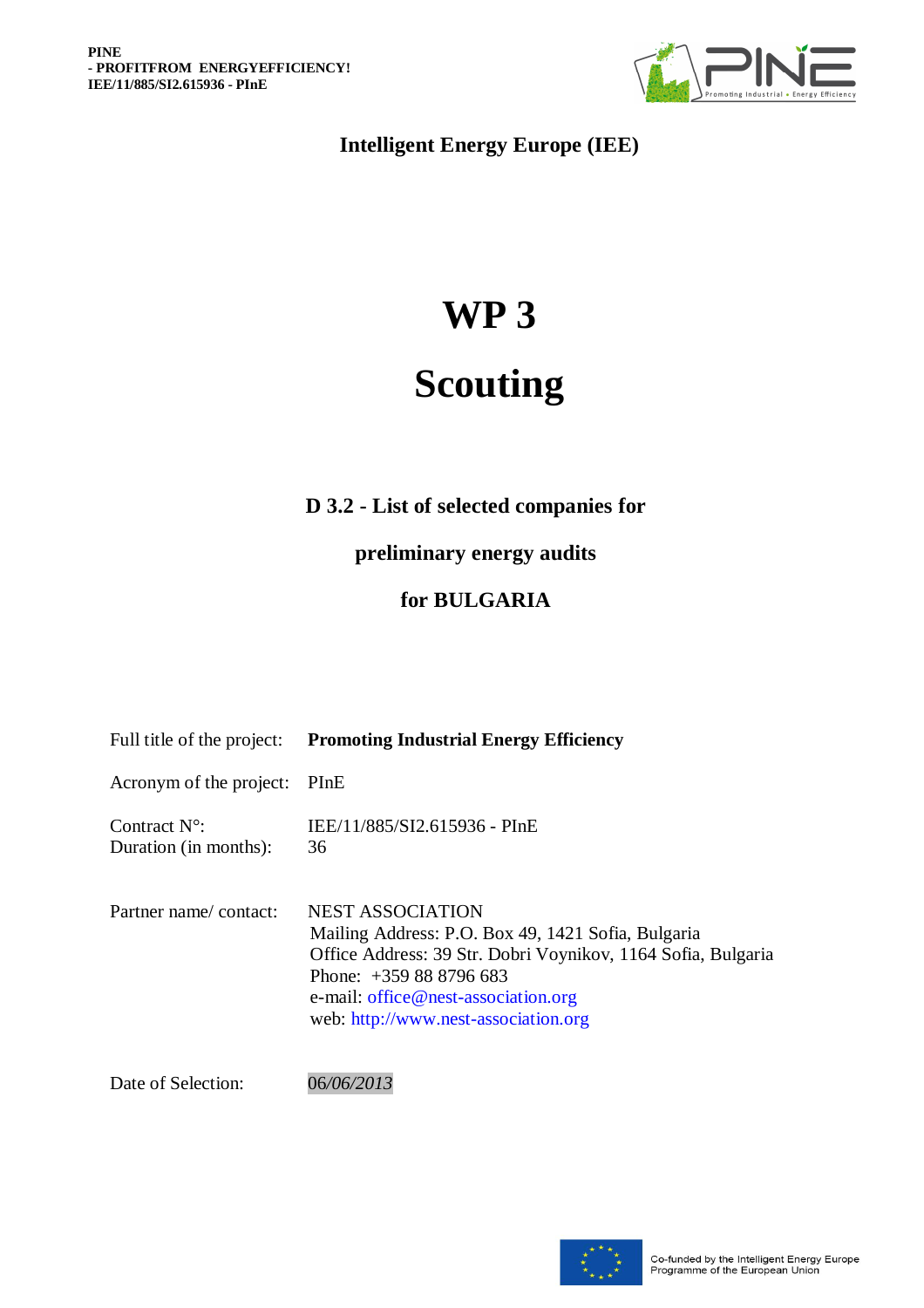

#### **N N Name of the company Address Tel. Tel. Sector** 1. Elektroaparaturen Zavod Perushtitza, 42 Treti mart str. +359 3143 2443 Metal 2. Meakomp OOD ООД Plovdiv, 145A Brezovsko Shosse str. +359 32 954976 Metal 3. Sigrotehenineering Plovdiv, 212 Vassil Levski str. +359 32 945582 Metal  $\frac{4}{4}$  Libherhausgerette Maritza | s. Radinovo, Plovdiv District | +359 32 615414 | Metal  $\begin{array}{c|c|c|c} \hline \text{Prima } 89 & \text{Plovdiv, Okolovrasten pat s.} \ \hline \end{array}$ Preslav +359 32 511335 Metal 6. SD Mikron Plovdiv, 24 Ohrid str. +359 32 692778 Plastic 7. Intergalenika Plovdiv, 4 Napredak str. +359 32 940168 Chemical 8. Master SOP Stamboliyski, 5 Klokotnitza str. +359 339 62426 Metal 9. Master Pipe Stamboliyski, 5 Klokotnitza str. +359 339 63485 Metal  $_{10.}$  Velpak Assenovgrad, East Industrial Zone +359 331 62181 Nonmetallic 11. Tehno Proekt Plast Pazardiik. 41 Shosse Ivaylo str.  $+359$  34 443011 Metal 12. Passat Anteni Peshtera, Industrial zone +359 350 63911 Metal 13. Kolovag Septemvri, 2B P. Karavelov str.  $+359$  3561 2500 Metal  $_{14}$  Kauchuk Pazardjik 12 Sinitevsko Shosse str. +359 34 445109 Chemical

### **List of the 40 Bulgarian SMEs that are benefiting from the scouting phase in PINE project (English)**



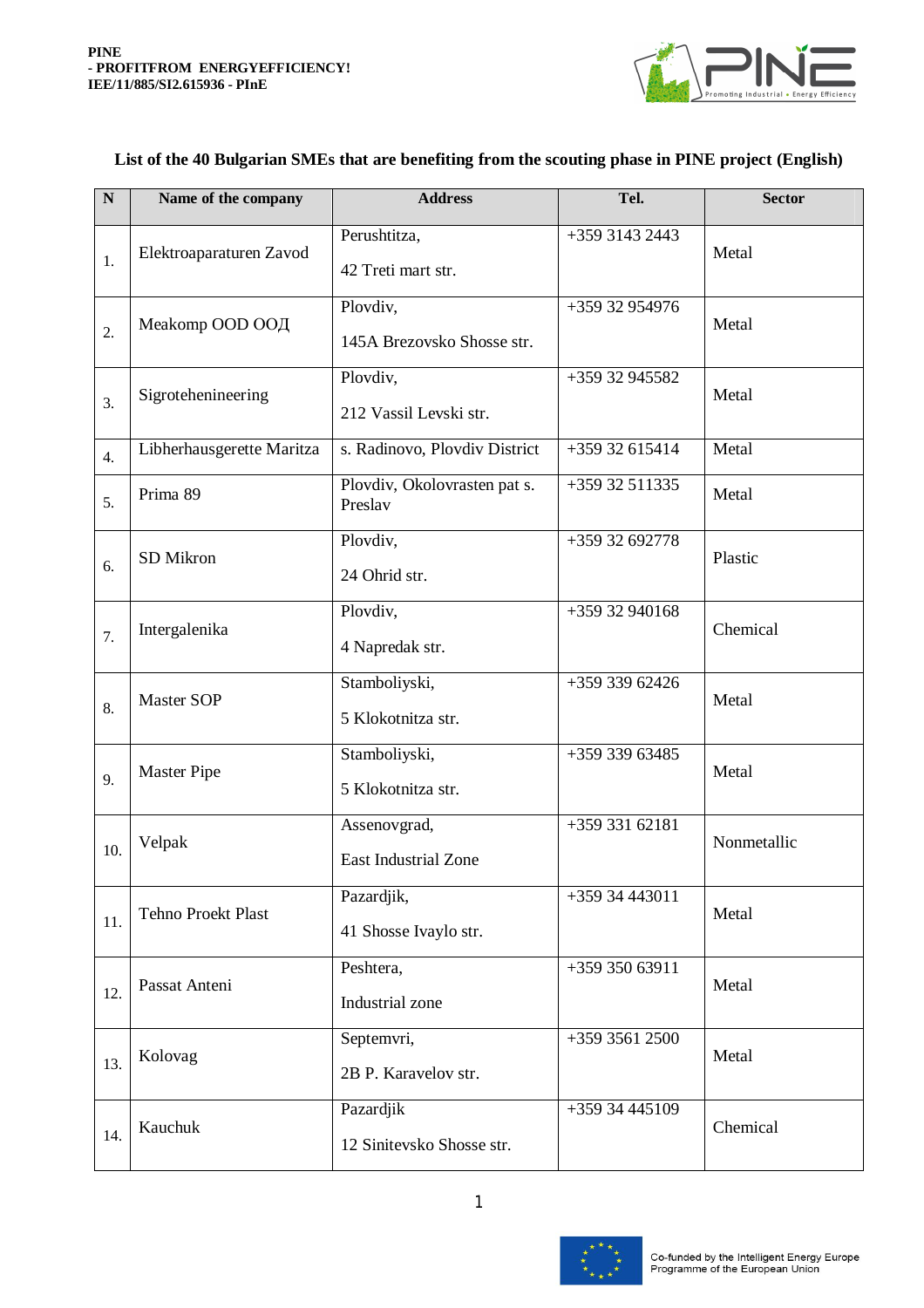#### **PINE - PROFITFROM ENERGYEFFICIENCY! IEE/11/885/SI2.615936 - PInE**



| 15. | I.T.D.              | Saedinenie,<br><b>Industrial Zone</b>       | +359 32 606810 | Plastic     |
|-----|---------------------|---------------------------------------------|----------------|-------------|
| 16. | Podemstroymash      | Pazardjik<br>6 Sinitevsko Shosse str.       | +359 34 441930 | Metal       |
| 17. | Viking T            | Plovdiv,<br>27 Viktor Yugo str.             | +359 32 632933 | Textile     |
| 18. | <b>KAM 919</b>      | Plovdiv,<br>314 Komatevsko Shosse str.      | +359 32 690737 | Nonmetallic |
| 19. | Fishkom             | Sliven,<br>19 Stefan Karadzha str.          | +359 44 624474 | Agrifood    |
| 20. | Trakiyski Hliab OOD | Plovdiv<br><b>Industrial Zone</b>           | +359 32 691616 | Agrifood    |
| 21. | <b>ZMM</b> Metalik  | Pazardjik<br>4 Sinitevsko Shosse str.       | +359 34 443477 | Metal       |
| 22. | Kris Oil            | Kaspichan<br>27 Nikola Vaptzarov str.       | +359 5327 6011 | Agrifood    |
| 23. | Bratia Zafirovi     | Sliven<br>24 Mihail Grekov str.             | +359 44 625460 | Agrifood    |
| 24. | Lakrima             | Pazardjik<br>29 Tzaritza Yona str.          | +359 34 444235 | Agrifood    |
| 25. | Tirbul              | Sliven<br>10 Keramika str.                  | +359 44624464  | Agrifood    |
| 26. | Elprom Trafo        | Kyustendil,<br>63 Dondukov bld.             | +359 78 523796 | Metal       |
| 27. | Zebra               | Novi Iskar<br><b>Industrial Zone</b>        | +359 2 8923133 | Chemical    |
| 28. | Keramika            | Burgas,<br>Sarafovo - Keramichna<br>Fabrika | +359 56 868301 | Nonmetallic |
| 29. | Komplektstroy       | <b>Burgas</b>                               | +359 56 814051 | Agrifood    |